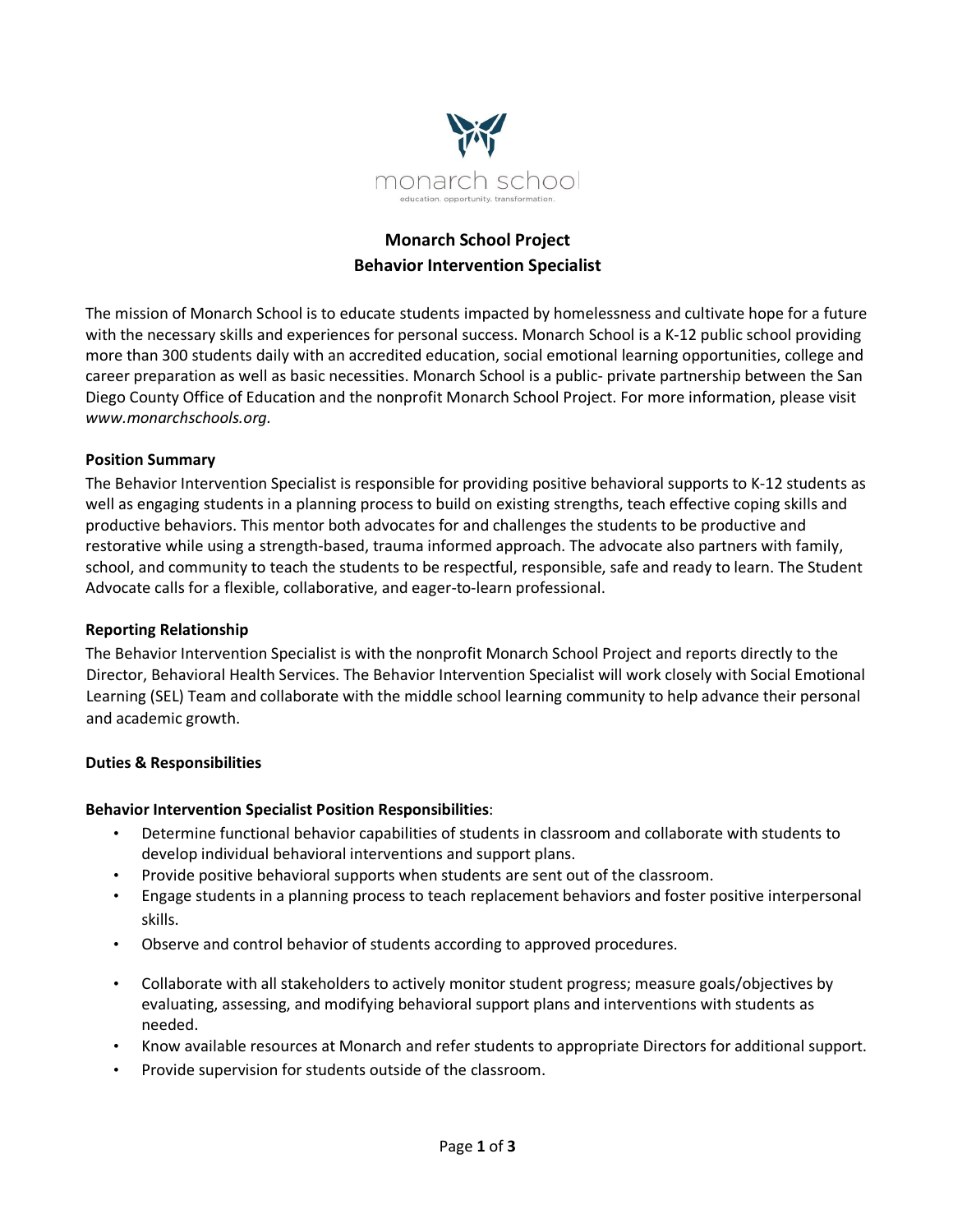- Offer lessons in classrooms to teach students the tools to effectively problem solve, build coping skills, make positive choices and connect their emotions to their responses.
- Offer additional support to identified students in the "Check and Connect" process to create a plan which monitors and supports conduct that increases attendance, behavior and classroom performance.
- Work collaboratively with classroom and special education teachers and MSP treatment and support teams to develop interventions and create opportunities for success for each student.
- Participate in Individual Education Plan (IEP) process and meetings.
- Ability to build rapport with K-12 students
- Performs related duties as assigned.

# **General Responsibilities**

- Exemplify Monarch's Core Values of Community, Relationships, Strength and Healing
- Serve as a role model to students by setting the highest standards of professional and personal conduct, honesty, integrity and ethical behavior and ensuring that "Students Come First" at all times
- Protect students' rights, safety, health, privacy, welfare and best interests at all times
- Know available resources at Monarch and refer students to appropriate staff for additional support
- Participate in all staff training/professional development opportunities
- Assist in maintaining student records and files
- Operate equipment such as copy machines, computers and audiovisual equipment

# **Education / Experience**

- A Bachelor's degree from a four-year college/university in early childhood development, psychology, counseling, social justice or education is required or an Associate's degree with 2 or more years of experience working with students is required.
- Professional experience working with youth development, educational, or other social service organizations
- Experience in working with culturally diverse and low-income populations, with an awareness and sensitivity to diverse socio-economic challenges impacting low-income communities.
- Experience working with students on a school campus is desirable.
- A valid California Driver's License

# **Preferred Skills**

- Strong organizational and project management skills, including the ability to juggle multiple workflows and easy adapt to shifting priorities in a fast-paced environment
- Ability to bring a collaborative spirit to internal and external partnerships
- Ability to adapt communications styles based on the priorities and needs of a given audience
- Ability to apply restorative justice protocols, strengths-based practices and trauma-informed care
- Data management and analytical skills
- Ability to thrive in an authentic, feedback-driven environment
- A willingness to commit Monarch's mission of creating safe spaces for students, building authentic relationships